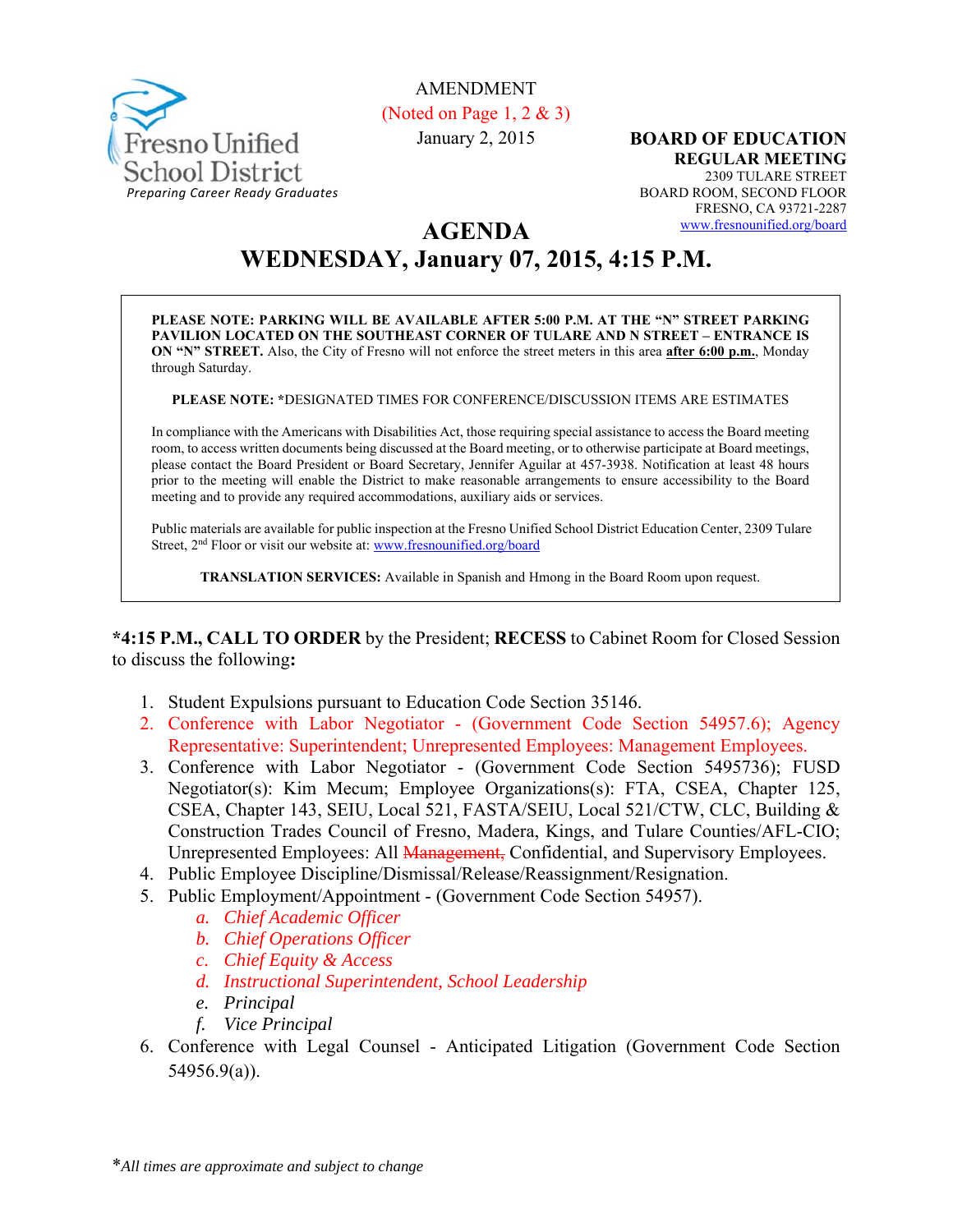- 7. Conference with Legal Counsel Existing Litigation (Government Code Section 54956.9(d)(1)).
	- *a. John Doe vs. Fresno Unified School District, Case No. 12-CECG-01894*
- 8. Conference with Legal Counsel Pending/Threatened Litigation (Government Code Section 54956.9(d)(2)).
	- *a. Stacey Goedhard Gonzalez vs. FUSD Workers' Compensation Settlement, Claim No. 2014-0034*

**5:30 P.M., RECONVENE** and report action taken during Closed Session, if any.

## **PLEDGE OF ALLEGIANCE**

Selena Rico, an employee that has had a positive impact at Student Services, will lead the flag salute.

## **APPROVE Minutes**

Included in the Board binders are the draft minutes for the December 10, 2015 Regular Meeting. The Superintendent recommends approval. Contact person: Michael E. Hanson, telephone 457-3884.

## **HEAR Report from Superintendent**

ALL CONSENT AGENDA items are considered to be routine by the Board of Education and will be enacted by one motion. There will be no separate discussion of items unless a Board member or member of the community so requests, in which event, the item(s) will be considered following approval of the Consent Agenda.

## **A. CONSENT AGENDA**

## **A-1, APPROVE Personnel List**

Included in the Board binders is the Personnel List, Appendix A, as submitted. The Superintendent recommends approval. Contact person: Kim Mecum, telephone 457-3548.

**A-2, ADOPT Findings of Fact and Recommendations of District Administrative Board**

The Board of Education received and considered the Findings of Fact and Recommendations of District Administrative Panels resulting from hearings on expulsion and readmittance cases conducted during the period since the December 10, 2014, Regular Board meeting. The Superintendent recommends adoption. Contact person: Rosario Sanchez, telephone 457-6223.

## **A-2a, APPROVE Job Descriptions for Select Management and Supervisory Positions**

Included in the Board binders are job descriptions for the Instructional Superintendent, School Leadership/Curriculum and Senior Executive. In addition to addressing an increase in the scope of duties, level of responsibility and accountability required for each position, these job descriptions create opportunities for career advancement necessary to attract and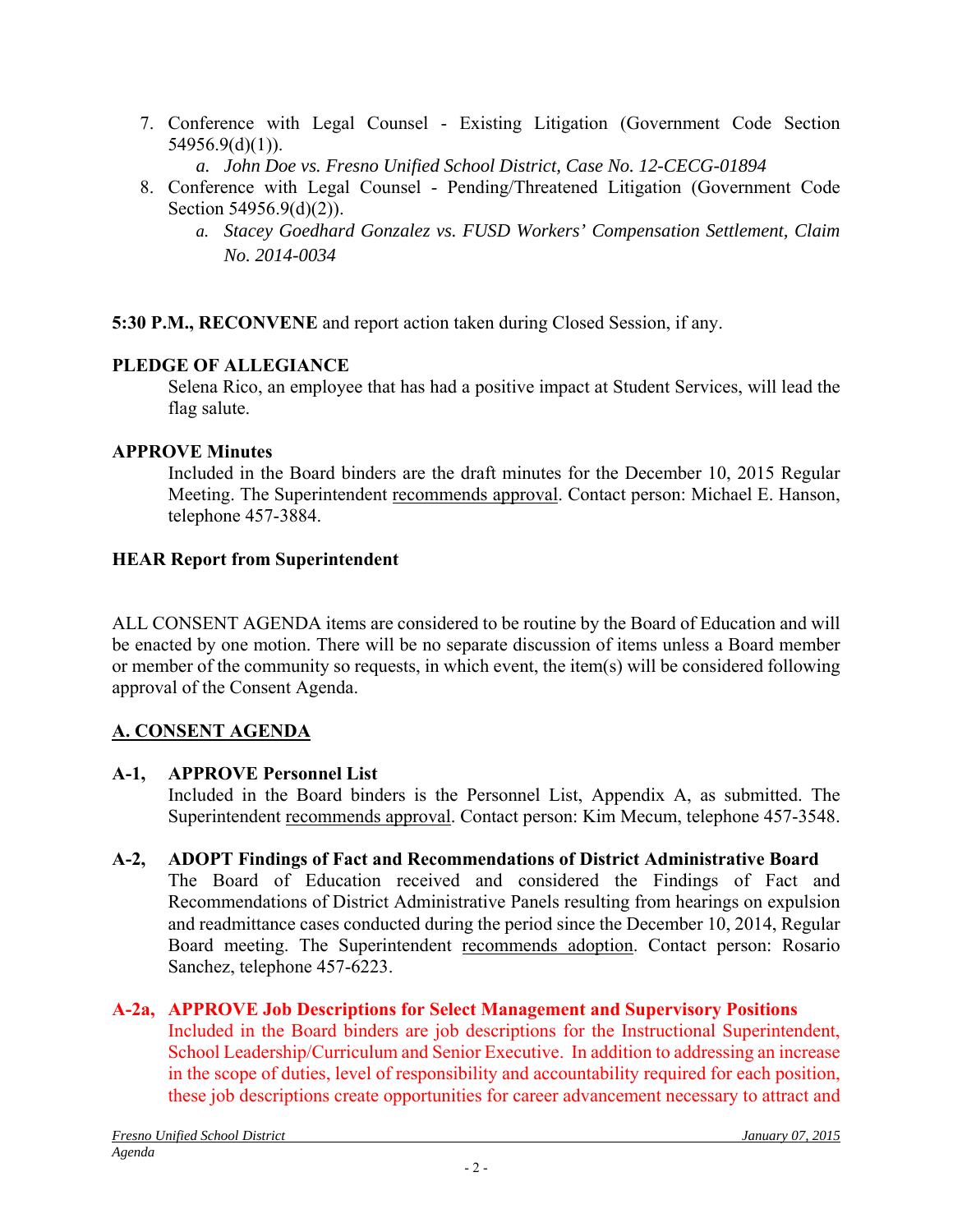## **A. CONSENT AGENDA** *- continued*

retain high performing employees in a competitive labor market. The Superintendent recommends approval. Fiscal Impact: There is no direct fiscal impact for these two job descriptions. Contact person: Kim Mecum, telephone 457-3593.

## **A-2b, APPROVE Adjustments to Management Salary Schedule**

Included in the Board binders is a copy of the proposed adjustments to the Management Salary Schedule. The adjustments will further the District's efforts to recruit and retain staff in key leadership positions primarily responsible for improving instructional services and student achievement. In addition, instructional services positions are targeted for salary increases in recognition of the District's need to remain competitive among neighboring districts. The proposed management salary schedule also identifies all cabinet level positions with the title of "Chief" and under the designation of "competitive and negotiable." The Superintendent recommends approval. Fiscal Impact: Sufficient funds available in the General Fund. Contact person: Kim Mecum, telephone 457-3593.

#### **A-3, APPROVE Amendment to Agreement with City of Fresno Police Department for Two Additional School Resource Officers**

Included in the Board binders and recommended for approval is an amendment to the existing agreement with the City of Fresno Police Department to increase School Resource Officer (SRO) services. The 2014/15 agreement is in the amount of \$1,047,796 for salaries, vehicles and administrative costs. It provides one Sergeant and nine SROs to conduct daily regular duty law enforcement services to support the following Fresno Unified high schools: Bullard, Cambridge, DeWolf, Edison, Fresno, Hoover, McLane, Phoenix Secondary, Roosevelt and Sunnyside. The two additional SROs are recommended to support the Fort Miller Middle School/ Manchester GATE Elementary community. The amendment is for the period January 1, 2015 through June 30, 2015. At the annual additional cost of \$189,033 the cost for the final six months of the fiscal year is \$94,516. The Superintendent recommends approval. Fiscal impact: Funding in the amount of \$94,516 is available in the General Fund. Contact person: Karin Temple, telephone 457- 3134.

#### **A-4, APPROVE Independent Contractor Services Agreement with the Marjaree Mason Center for 2014/15**

Included in the Board binders is an Independent Contractor Services Agreement with the Marjaree Mason Center to deliver the kNOw MORE domestic violence education and intervention program at our comprehensive high schools in light of the critical conversations that are occurring nationally regarding domestic violence and abuse. The kNOw MORE program provides teens a forum to speak with other teens, utilizing drama, music, real-life situations and statistics, allowing youth to understand the devastating and long-lasting effects of abuse in teen relationships, as well as learn the foundation for healthy relationships and providing tools and resources to advocate the end to domestic violence. The Superintendent recommends approval. Fiscal Impact: Sufficient funds in the amount of \$55,000 are available in the Unrestricted General Fund. Contact Person: David Chavez, telephone 457-3566.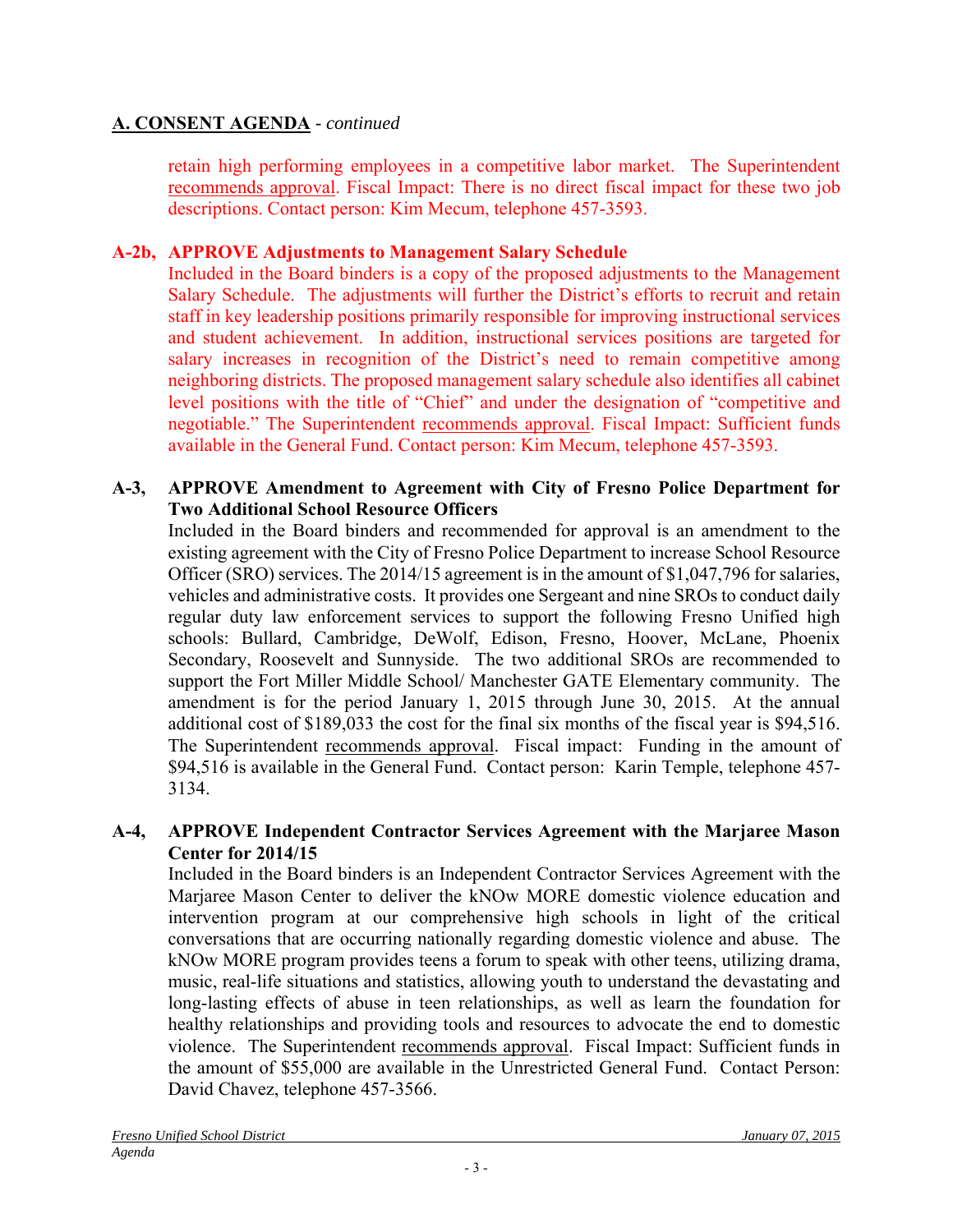#### **A. CONSENT AGENDA** *- continued*

#### **A-5, RATIFY Two Independent Contractor Services Agreements with Education and Leadership Foundation**

Included in the Board binders are two Independent Contractor Services Agreements with Education and Leadership Foundation to provide interns for the Young Men's Alliance project at Scandinavian and Tenaya middle schools. Interns have experience in academic tutoring to assist students with homework and to implement special projects to engage students in academic learning. The Superintendent recommends ratification. Fiscal impact: Sufficient funds in the amount of \$21,000 are available through the Local Control Funding Formula. Contact person: Rosario Sanchez, telephone 457-6223.

#### **A-6, RATIFY the Filing of the Notices of Completion for the Projects Listed Below at Cooper Academy, Rutherford B. Gaston and Yosemite Middle Schools; and Bullard and Sunnyside High Schools**

Included in the Board binders are Notices of Completion for the following projects, which have been completed according to the plans and specifications:

- 1. RFP #121215, Bullard High School Modernization, Phase F
- 2. RFP #12-27, Rutherford B. Gaston Middle School, Phase 1 Construction
- 3. RFP #12-32, Rutherford B. Gaston Middle School, Phase 2 Construction
- 4. Bid #14-17, Cooper Academy Middle School Locker Room Heater Replacement
- 5. Bid #14-19, Yosemite Middle School Energy Management System Installation
- 6. Bid #14-20, Sunnyside High School Mechanical Controls Upgrade

The Superintendent recommends ratification. Fiscal impact: Retention funds are released in accordance with contract terms and California statutes. Sufficient funds are available in the 2014/15 Measure K and Q budgets. Contact person: Karin Temple, telephone 457- 3134.

#### **END OF CONSENT AGENDA (ROLL CALL VOTE)**

## **UNSCHEDULED ORAL COMMUNICATIONS**

Individuals who wish to address the Board on topics within the Board's subject matter jurisdiction, but **not** listed on this agenda may do so at this time. While all time limitations are at the discretion of the Board President, generally members of the public will be limited to a maximum of three (3) minutes per speaker for a total of thirty (30) minutes of public comment as designated on this agenda. Any individual who has not had an opportunity to address the Board during this initial thirty (30) minute period may do so at the end of the meeting after the Board has addressed all remaining items on this agenda. Individuals with questions on school district issues may submit them in writing. The Board will automatically refer to the Superintendent any formal requests that are brought before them at this time. The appropriate staff member will furnish answers to questions. Please note that if you wish to address the Board on an agenda item, you should do so when that specific item is called.